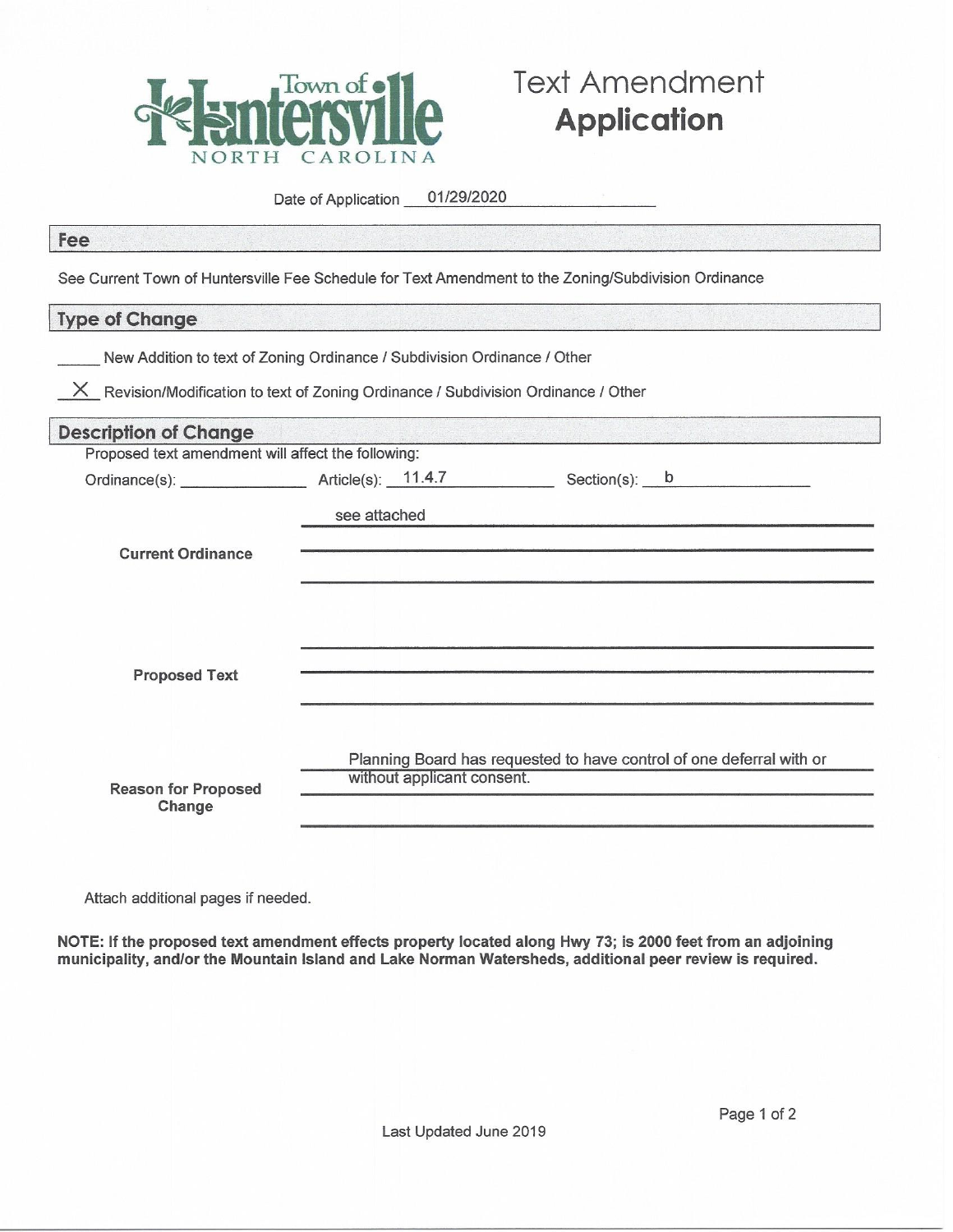| <b>Applicant</b><br>the first state of the control of the control of the control of the control of the control of the control of the                                                                                                                                                                                                                                                                                                                                                                                                                                                                                                                                                                   |                                                                                                                                                                                                                                     |                                                                                                                                              |  |  |  |
|--------------------------------------------------------------------------------------------------------------------------------------------------------------------------------------------------------------------------------------------------------------------------------------------------------------------------------------------------------------------------------------------------------------------------------------------------------------------------------------------------------------------------------------------------------------------------------------------------------------------------------------------------------------------------------------------------------|-------------------------------------------------------------------------------------------------------------------------------------------------------------------------------------------------------------------------------------|----------------------------------------------------------------------------------------------------------------------------------------------|--|--|--|
| Huntersville Planning Board<br><b>Printed Name</b>                                                                                                                                                                                                                                                                                                                                                                                                                                                                                                                                                                                                                                                     |                                                                                                                                                                                                                                     |                                                                                                                                              |  |  |  |
| $\Box$ Limited Liability Company $\Box$ Trust $\Box$ Partnership<br>$\Box$ Corporation                                                                                                                                                                                                                                                                                                                                                                                                                                                                                                                                                                                                                 |                                                                                                                                                                                                                                     |                                                                                                                                              |  |  |  |
| □ By signature below, I hereby acknowledge, as/on behalf of (circle one) the applicant my understanding this application will be<br>considered in a quasi-judicial proceeding and that neither I, nor anyone on my behalf, may contact the Board of Commissioners except<br>through sworn testimony at the public hearing.<br>Annual for Huntgesulle Haring BreakDate<br>Signature Av 2                                                                                                                                                                                                                                                                                                                |                                                                                                                                                                                                                                     |                                                                                                                                              |  |  |  |
| $\frac{1}{1-\frac{1}{1-\frac{1}{1-\frac{1}{1-\frac{1}{1-\frac{1}{1-\frac{1}{1-\frac{1}{1-\frac{1}{1-\frac{1}{1-\frac{1}{1-\frac{1}{1-\frac{1}{1-\frac{1}{1-\frac{1}{1-\frac{1}{1-\frac{1}{1-\frac{1}{1-\frac{1}{1-\frac{1}{1-\frac{1}{1-\frac{1}{1-\frac{1}{1-\frac{1}{1-\frac{1}{1-\frac{1}{1-\frac{1}{1-\frac{1}{1-\frac{1}{1-\frac{1}{1-\frac{1}{1-\frac{1}{1-\frac{1}{1-\frac{1}{1-\frac{1}{1-\frac{1}{1-\frac{1$<br>Email<br>Title                                                                                                                                                                                                                                                                |                                                                                                                                                                                                                                     |                                                                                                                                              |  |  |  |
|                                                                                                                                                                                                                                                                                                                                                                                                                                                                                                                                                                                                                                                                                                        |                                                                                                                                                                                                                                     |                                                                                                                                              |  |  |  |
|                                                                                                                                                                                                                                                                                                                                                                                                                                                                                                                                                                                                                                                                                                        |                                                                                                                                                                                                                                     |                                                                                                                                              |  |  |  |
| <b>Property Owner (if different than applicant)</b>                                                                                                                                                                                                                                                                                                                                                                                                                                                                                                                                                                                                                                                    |                                                                                                                                                                                                                                     |                                                                                                                                              |  |  |  |
|                                                                                                                                                                                                                                                                                                                                                                                                                                                                                                                                                                                                                                                                                                        |                                                                                                                                                                                                                                     |                                                                                                                                              |  |  |  |
| $\Box$ Corporation                                                                                                                                                                                                                                                                                                                                                                                                                                                                                                                                                                                                                                                                                     |                                                                                                                                                                                                                                     |                                                                                                                                              |  |  |  |
| □ By signature below, I hereby acknowledge, as/on behalf of (circle one) the applicant my understanding this application will be<br>considered in a quasi-judicial proceeding and that neither I, nor anyone on my behalf, may contact the Board of Commissioners except<br>through sworn testimony at the public hearing.                                                                                                                                                                                                                                                                                                                                                                             |                                                                                                                                                                                                                                     |                                                                                                                                              |  |  |  |
|                                                                                                                                                                                                                                                                                                                                                                                                                                                                                                                                                                                                                                                                                                        |                                                                                                                                                                                                                                     |                                                                                                                                              |  |  |  |
|                                                                                                                                                                                                                                                                                                                                                                                                                                                                                                                                                                                                                                                                                                        | Title <b>Example 2008</b> Contract Contract Contract Contract Contract Contract Contract Contract Contract Contract Contract Contract Contract Contract Contract Contract Contract Contract Contract Contract Contract Contract Con |                                                                                                                                              |  |  |  |
| Address of Property Owner<br>* Property owner hereby grants permission to the Town of Huntersville personnel to enter the subject property for any purpose required in processing<br>Address of Property Owner<br>this application.                                                                                                                                                                                                                                                                                                                                                                                                                                                                    |                                                                                                                                                                                                                                     |                                                                                                                                              |  |  |  |
| Every owner of each parcel included in this application, or the owner (s) duly authorized agent, must sign this application.<br>If signed by an agent on behalf of the Owner, this petition MUST be accompanied by a Limited Power of Attorney signed<br>by the property owner (s) and notarized, specifically authorizing the agent to act on the owner (s) behalf in signing this<br>application. Failure of each owner, or their duly authorized agent, to sign, or failure to include the authority of the agent<br>signed by the property owner, will result in an INVALID APPLICATION. If additional space is needed for signatures,<br>attach the Town of Huntersville Signature Addendum Form. |                                                                                                                                                                                                                                     |                                                                                                                                              |  |  |  |
| <b>Contact Information</b>                                                                                                                                                                                                                                                                                                                                                                                                                                                                                                                                                                                                                                                                             |                                                                                                                                                                                                                                     |                                                                                                                                              |  |  |  |
| <b>Town of Huntersville</b><br><b>Planning Department</b><br>PO Box 664<br>Huntersville, NC 28070                                                                                                                                                                                                                                                                                                                                                                                                                                                                                                                                                                                                      | Phone:<br>Fax:<br>Physical Address:<br>Website:                                                                                                                                                                                     | 704-875-7000<br>704-875-6546<br>105 Gilead Road, Third Floor, Huntersville, NC 28078<br>https://www.huntersville.org/228/Planning-Department |  |  |  |
| Date Received By Planning Department:                                                                                                                                                                                                                                                                                                                                                                                                                                                                                                                                                                                                                                                                  |                                                                                                                                                                                                                                     |                                                                                                                                              |  |  |  |
| Staff Initials: <b>Staff Initials</b>                                                                                                                                                                                                                                                                                                                                                                                                                                                                                                                                                                                                                                                                  |                                                                                                                                                                                                                                     |                                                                                                                                              |  |  |  |
|                                                                                                                                                                                                                                                                                                                                                                                                                                                                                                                                                                                                                                                                                                        |                                                                                                                                                                                                                                     |                                                                                                                                              |  |  |  |
|                                                                                                                                                                                                                                                                                                                                                                                                                                                                                                                                                                                                                                                                                                        |                                                                                                                                                                                                                                     |                                                                                                                                              |  |  |  |
|                                                                                                                                                                                                                                                                                                                                                                                                                                                                                                                                                                                                                                                                                                        |                                                                                                                                                                                                                                     |                                                                                                                                              |  |  |  |

Last Updated June 2019

Page 2 of 2